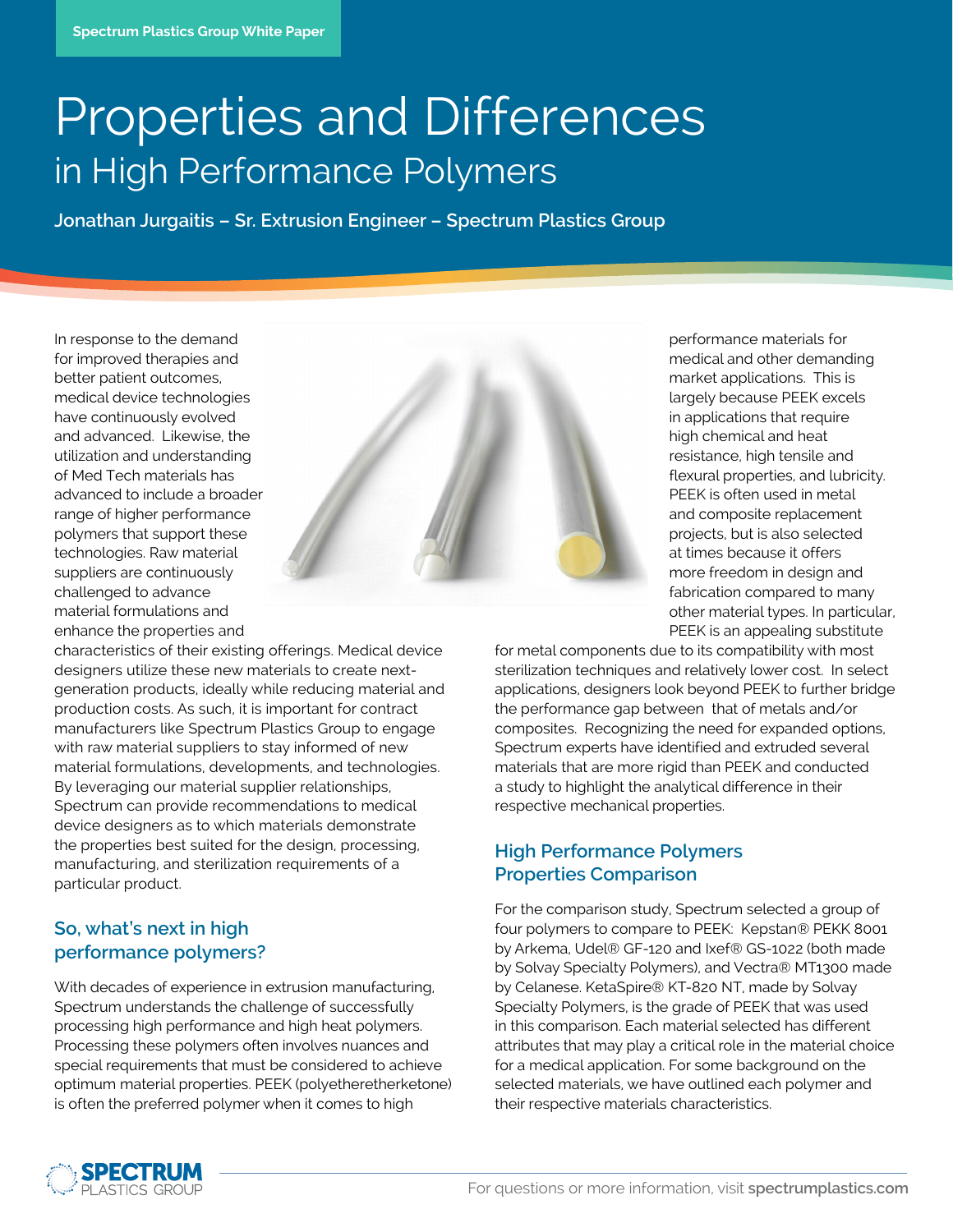| <b>MATERIAL PROPERTIES</b> |                                       |                                                         |                                    |                              |                                                                            |
|----------------------------|---------------------------------------|---------------------------------------------------------|------------------------------------|------------------------------|----------------------------------------------------------------------------|
|                            | <b>KetaSpire®</b><br><b>KT-820 NT</b> | <b>Kepstan®</b><br>8001                                 | Udel <sup>®</sup><br><b>GF-120</b> | Ixef <sup>®</sup><br>GS-1022 | Vectra <sup>®</sup><br>MT1300                                              |
| <b>Material Supplier</b>   | Solvay Specialty<br>Polymers          | Arkema                                                  | Solvay Specialty<br>Polymers       | Solvay Specialty<br>Polymers | Celanese                                                                   |
| <b>Medical Grade</b>       | Yes                                   | Contact the<br>manufacturer for<br>medical applications | Yes                                | Yes                          | Yes                                                                        |
| Amorphous                  | <b>No</b>                             | <b>No</b>                                               | Yes                                | <b>No</b>                    | <b>No</b>                                                                  |
| Semi-Crystalline           | Yes                                   | Yes                                                     | <b>No</b>                          | Yes                          | Yes                                                                        |
| <b>High Heat</b>           | Yes                                   | Yes                                                     | Yes                                | <b>No</b>                    | <b>No</b>                                                                  |
| Reinforced, %              | <b>No</b>                             | <b>No</b>                                               | Yes,<br>20% Glass                  | Yes,<br>50% Glass            | No,<br>but high molecular<br>alignment behaves like<br>fiber reinforcement |
| <b>Raw Material Cost</b>   | \$\$\$                                | \$\$\$\$                                                | \$\$                               | \$\$                         | \$\$\$\$                                                                   |
| <b>Custom Tooling</b>      | <b>No</b>                             | Yes,<br>for annealing process                           | Yes                                | Yes                          | <b>No</b>                                                                  |
| Annealing                  | Not if processed<br>correctly         | Yes or No,<br>Properties can<br>increase with annealing | <b>No</b>                          | No                           | <b>No</b>                                                                  |
| <b>Surface Finish</b>      | Glossy                                | Glossy                                                  | Rough                              | Rougher                      | Matte                                                                      |
| <b>Brittle</b>             | <b>No</b>                             | <b>No</b>                                               | Yes,<br>at small sizes             | Yes,<br>at small sizes       | Yes,<br>at small sizes due<br>to high molecular<br>alignment               |

Like PEEK, Kepstan PEKK (Polyetherketoneketone) is part of the PAEK (Polyaryletherketone) family of polymers. Kepstan is available in a variety of formulations, which includes a fully amorphous grade in addition several grades which exhibit a range of crystallization speeds. Spectrum used the Kepstan 8001 grade which was selected because of its enhanced stiffness and fast crystallization properties, making it possible to achieve inline crystallization with correct processing. It is possible to further boost part performance by employing secondary annealing processes. Even with those benefits, it is important to note that PEKK has a raw material cost even greater than that of PEEK. Although the annealing process can increase the material strength properties, it also can

introduce part limitations and increase costs due to the secondary processes and the need for support fixtures.

The next polymer Spectrum studied was Udel GF-120. Udel GF-120 is a polysulfone that contains 20% glass fibers, the presence of which affects many of its performance properties. Polysulfone is an amorphous polymer which may make its processing more forgiving than a semicrystalline polymer. Udel GF-120 has medical USP Class VI and ISO 10993 approvals. This raw material is one of the least expensive high heat polymers, but this doesn't necessarily translate to low unit costs. Despite the added strength and stiffness the glass fibers provide, the base polysulfone lends ductility to materials, resulting in parts

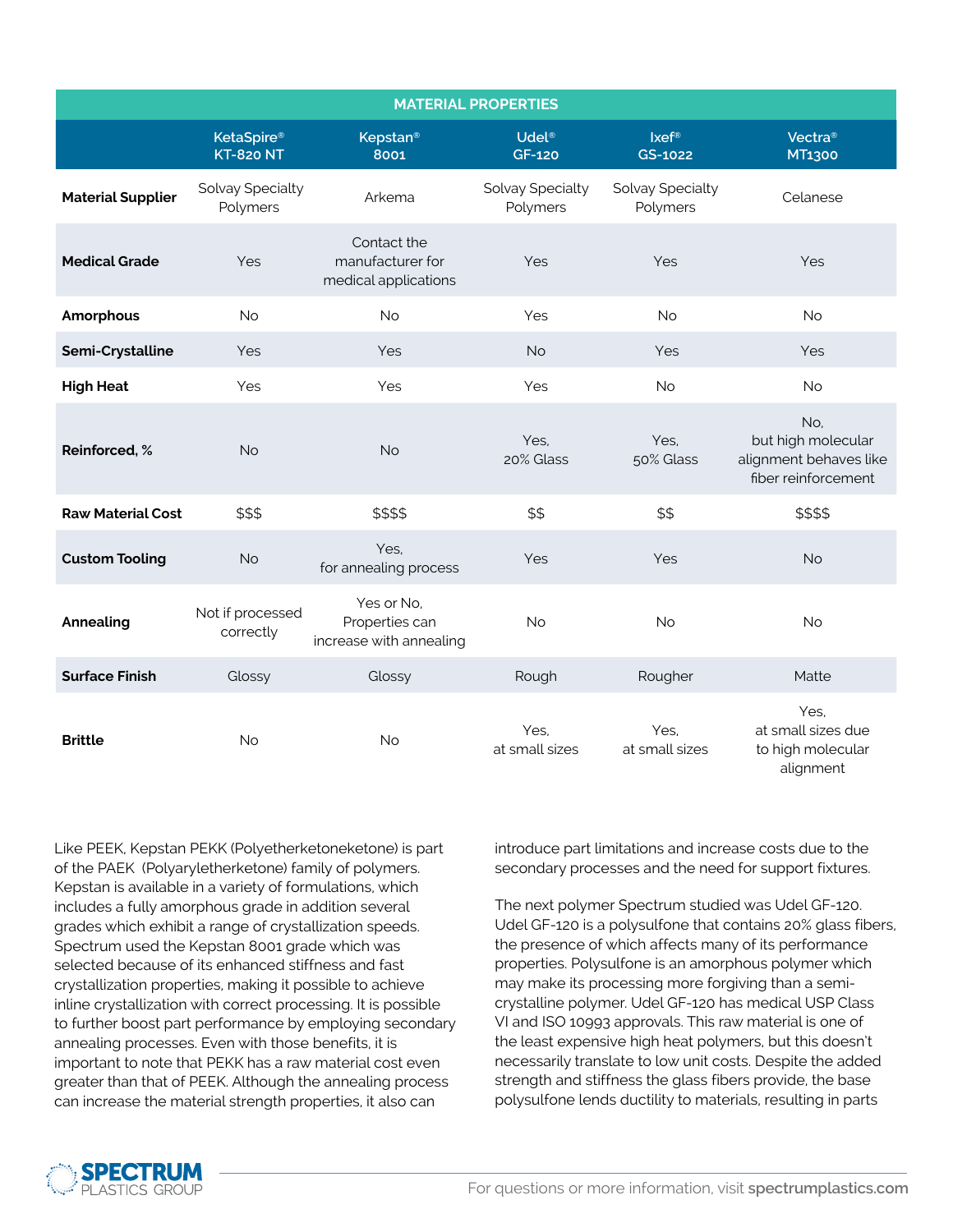that may be less fragile under stress. The presence of glass fibers breaks up the consistency of the polymer which, in most cases, results in a rougher surface finish. This finish can be improved with proper tooling and processing but to attain a glossy or smooth surface can be a challenge without employing additional processing steps. When adding reinforcements to polymers, there is often a tradeoff between strength and durability which becomes more apparent as component geometry gets smaller, as small parts with thin walls can be brittle. Managing the fibers in these reinforced polymers is critical in achieving the best possible surface finish and part consistency. This requires custom made tooling, even in the case of single lumen tubing.

Solvay's Ixef PARA (polyarylamide) is a semicrystalline resin known for high strength and stiff properties, is available in variety of grades. For this study, Spectrum selected the compound Ixef GS-1022, which contains 50% glass fiber reinforcement that lends strength and rigidity to the base resin. Ixef GS-1022 is similar in price to Udel but as with Udel, this does not necessarily translate to lower unit cost. Ixef compounds are incredibly stiff, mainly due to the combination of PARA and high fiber loading. With this combination, the compound provides performance closer to that of some metals, and even outperforms many other high-end fiber reinforced polymers. Ixef is not a high heat polymer so it can be processed on standard extrusion equipment designed for abrasive materials like this. The fiber content of Ixef breaks up the consistency of the polymer and in most cases will result in a rougher surface finish. The chemistry of the PARA can deliver a smooth surface finish in some cases but is still challenging in the extrusion process. Like Udel, and most all fiber reinforced polymers, surface finishes can be improved with custom tooling and that custom tooling is necessary to manage the fibers. The high fiber content of Ixef exacerbates the issue of small parts being fragile to a higher degree over Udel.

Lastly, Spectrum analyzed Vectra MT1300, a unique grade of liquid crystal polymer that is semi-crystalline and has USP Class VI and ISO 10993 medical approvals. Vectra has the highest tensile and flexural performance of any unreinforced polymer, making it a very attractive option for some applications. It is not a high heat polymer, making it possible to process on standard equipment. LCP has extremely high molecular alignment in the direction of flow, which in the case of extrusion naturally results in longitudinal orientation. This alignment is what gives LCP its best-in-class performance. The high molecular alignment results in very little transverse alignment, which can lead to splitting of the tube, fractured end cuts,

and fines being generated off the extrusion walls when subjected to abrasion. Other factors that are important to consider with LCP are the high material costs and tight regulatory control.

## **Performance Study and Analysis**

Spectrum's key methods and criteria used in the study are as follows:

#### **Samples:**

- **•** All materials were processed per the manufacturers' recommended conditions
- **•** Spectrum extruded single lumen tubing for the analysis of the five materials
- **•** Various sizes of extruded tubing were used for the study, as detailed below:
	- **-** The extruded Kepstan tubing was annealed with a support mandrel to maintain dimension and shape.

#### **Testing and Analysis:**

- **•** Spectrum used performance test values that were previously developed in a crystallinity analysis. The inline crystallized PEEK tubing was used as a baseline of comparison for all other materials tested to gauge their performance versus PEEK.
- **•** All extrusion, testing and data analysis was performed in-house at Spectrum facilities.

## **Tensile Test Values**



### **FIGURE 1: Elongation %**

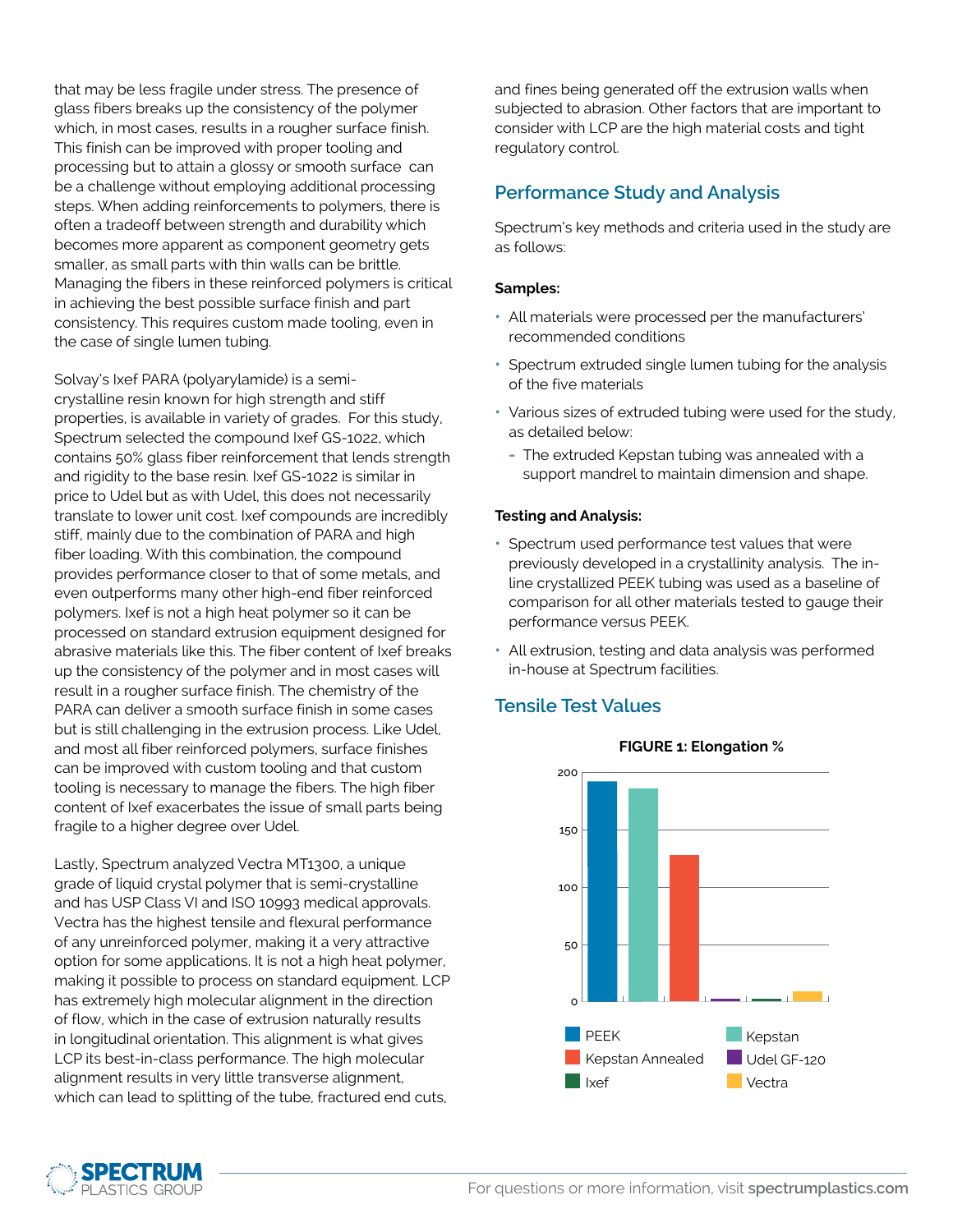

**FIGURE 2: Tensile Modulus (Mpa)**

Spectrum selected the properties of elongation % at break, and tensile modulus, as these are the properties commonly cited and referred to during the material selection process. One important thing to note is that due to their hardness and small size, the Ixef samples prematurely broke at the clamp point in the tensile test fixturing. All data outlined in our study includes the average of the five tests, of which includes the failed Ixef tests; thus the tensile test value averages are not conclusive. However, the data still shows the fragility of Ixef extrusions in particularly small sizes and should be a consideration during material selection. In figure 1, "Kepstan" represents in-line crystallized tubing while "Kepstan Annealed" represents the in-line crystallized Kepstan that went through a secondary annealing step.

Elongation % values (fig. 1), PEEK and Kepstan performed similarly, with each displaying an elongation of nearly 200% at failure. Kepstan Annealed displayed a significant decrease in elongation; this decrease correlates to a higher level of crystallinity which associated with the annealing process. The two fiber reinforced materials, Udel GF-120, Ixef GS-1022, and Vectra both displayed exceptionally low elongation. It is interesting to note that the high molecular alignment of Vectra results in performance similar to that of fiber reinforcements in other polymers.

The tensile modulus values (fig. 2) demonstrate a clear performance gradient between PEEK, Kepstan and Kepstan Annealed, respectively. The relatively low modulus displayed in the Udel material is unexpected and would take additional analytical investigation to determine the cause. While the Ixef results are skewed due to some zero test values from premature breaking, the averages are still high compared to the previous three resins. Vectra's high molecular alignment resulted in the highest tensile modulus.

Based on comparison of the Tensile Modulus data, there are several notable trends. First, each of the materials tested demonstrated higher Tensile modulus than PEEK. Annealing of Kepstan tubing produces a measurable increase in the Tensile Modulus of that material. Fiber reinforced materials generally trend to higher tensile modulus than non-reinforced, but Vectra, with its high molecular alignment demonstrated by far the highest tensile modulus.

It is important to note that during tensile testing, the Vectra tubing tended to "split" prior to ultimate tensile failure, resulting in a bundle of fibers with high tensile strength, but no integrity as a tubing structure. It was determined that this could be due to the low radial alignment of the Vectra tubing and therefore the high-test values do not reflect the full performance range of the tubing.

## **Flexural Test Values**



#### **FIGURE 3: Flexural Modulus (Mpa)**